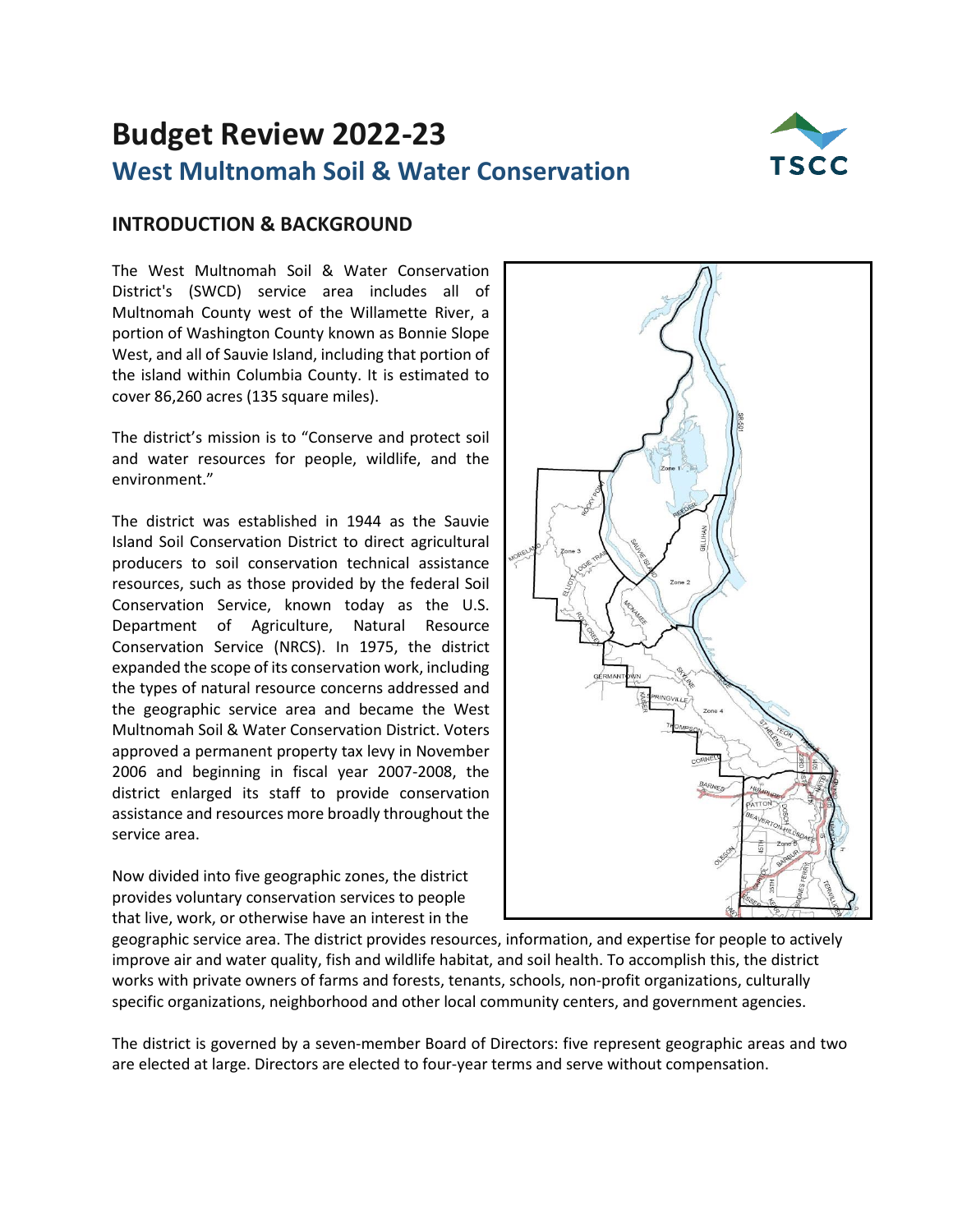### **STRATEGIC PLAN / PERFORMANCE OBJECTIVES**

The district completed a new Long Range Business Plan (LRBP) plan in early 2021. Is summarized in ten elements as follows.

- 1. **Equity & Inclusion:** Embed equity and inclusion in all that we are and all that we do.
- 2. **Organizational Health:** Ensure we are welcoming, adaptable, supportive, effective, and sustainable in our practices.
- 3. **Financial Sustainability**: Ensure we are financially sustainable.
- 4. **Sharing Conservation Information**: Share conservation information so people have the knowledge and confidence to take action.
- 5. **Water & Soil:** Protect and improve water quality and soil health.
- 6. **Habitats & Biodiversity**: Protect, enhance, and restore biodiversity, native landscapes, habitats, and ecological function.
- 7. **Working Farms, Forests & Gardens**: Enhance the long-term health and productivity of farms, forests, woodlands, and gardens.
- 8. **Climate Change**: Promote resilient environments and communities in the face of climate change.
- 9. **Relationships with the Land**: Enhance, support, and create opportunities for all people, especially those historically and presently displaced from and deprived of land, to foster mutually beneficial relationships with the land.
- 10. **Long-term Success**: Provide for the long-term continuous success of our conservation actions.

The district has developed goals, tactics, and performance measures for each of these elements. The 50 page document is located on the district web site, [here.](https://wmswcd.org/wp-content/uploads/2021/04/LRBP__WMSWCD-2021-2025-EXTERNAL-REVIEW-DRAFT_FINAL.pdf)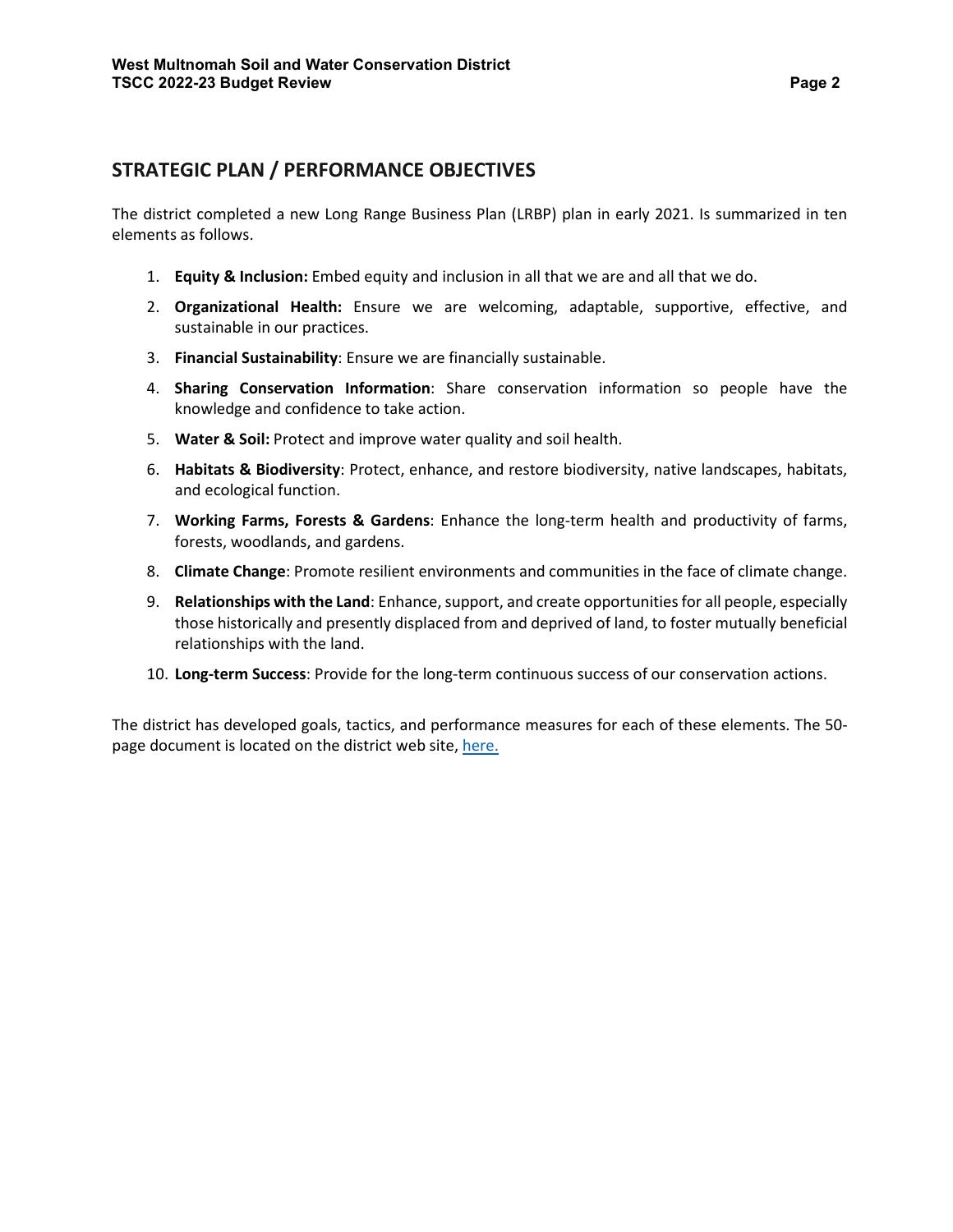### **BUDGET OVERVIEW**

Total budget for FY 2022-23 is \$3.8 million, a 14% increase from FY 22. The district has only one fund following the 2021 closure of the Sturgeon Lake Fund, the General Fund. The remanent fund balance of \$46,586 was transferred into the General Fund pursuant to state statutes.

#### **RESOURCES**

Total resources balance to total requirements. All major revenue sources are proportionally consistent with FY 22.

|                               |                   |                               | <b>West Multnomah Soil &amp; Water</b> |           |                                   |
|-------------------------------|-------------------|-------------------------------|----------------------------------------|-----------|-----------------------------------|
|                               |                   | <b>Total Budget Resources</b> |                                        |           |                                   |
|                               | 2019-20<br>Actual | 2020-21<br>Actual             | 2021-22<br><b>Rev Bud</b>              | 2022-23   | <b>Budget</b><br>App Bud % Change |
| <b>Beginning Fund Balance</b> | 1,281,332         | 1,150,045                     | 1,286,000                              | 1,528,000 | 19%                               |
| <b>Property Taxes</b>         | 1,663,586         | 1,717,093                     | 1,755,934                              | 1,947,093 | 11%                               |
| Intergovernmental Revenue     | 209,274           | 209,318                       | 229,759                                | 254,557   | 11%                               |
| Other Income                  | 61,261            | 24,759                        | 35,390                                 | 28,715    | $-19%$                            |
| Transfers In                  | 170,500           | 48,586                        | 0                                      |           | 0%                                |
| <b>TOTAL RESOURCES</b>        | 3,385,953         | 3,149,801                     | 3,307,083                              | 3,758,365 | 14%                               |

The beginning fund balance is \$1.5 million, 19% higher than the prior year due to underspending related to an unfilled FY22 position. Other revenue changes are shown in the following chart.

| <b>Type</b>                    | <b>FY 22</b> | <b>FY 23</b> | Comparison of FY23 to FY22 |                 |
|--------------------------------|--------------|--------------|----------------------------|-----------------|
|                                |              |              | Increase / (Decrease)      | %               |
| <b>Beginning Fund Balance</b>  | 1.286,000    | 1.528.000    | 242,000                    | 19              |
| <b>Property Taxes</b>          | 1.755.934    | 1,947,093    | 191.159                    | п               |
| <b>Federal Funding</b>         | 48,750       | 50,000       | 1.250                      | 3               |
| <b>State Funding</b>           | 151,009      | 184,557      | 33,548                     | 22              |
| <b>Local and Other Funding</b> | 30,000       | 20,000       | (10,000)                   | (33)            |
| <b>Miscellaneous</b>           | 27,890       | 23,215       | (4,675)                    | (17)            |
| Interest                       | 7.500        | 5,500        | (2,000)                    | (27)            |
| Total                          | 3,307,083    | 3,758,365    | 451.282                    | $\overline{14}$ |

The district levies its full property tax rate of \$0.0750 each year. This revenue covers 75% of operating costs.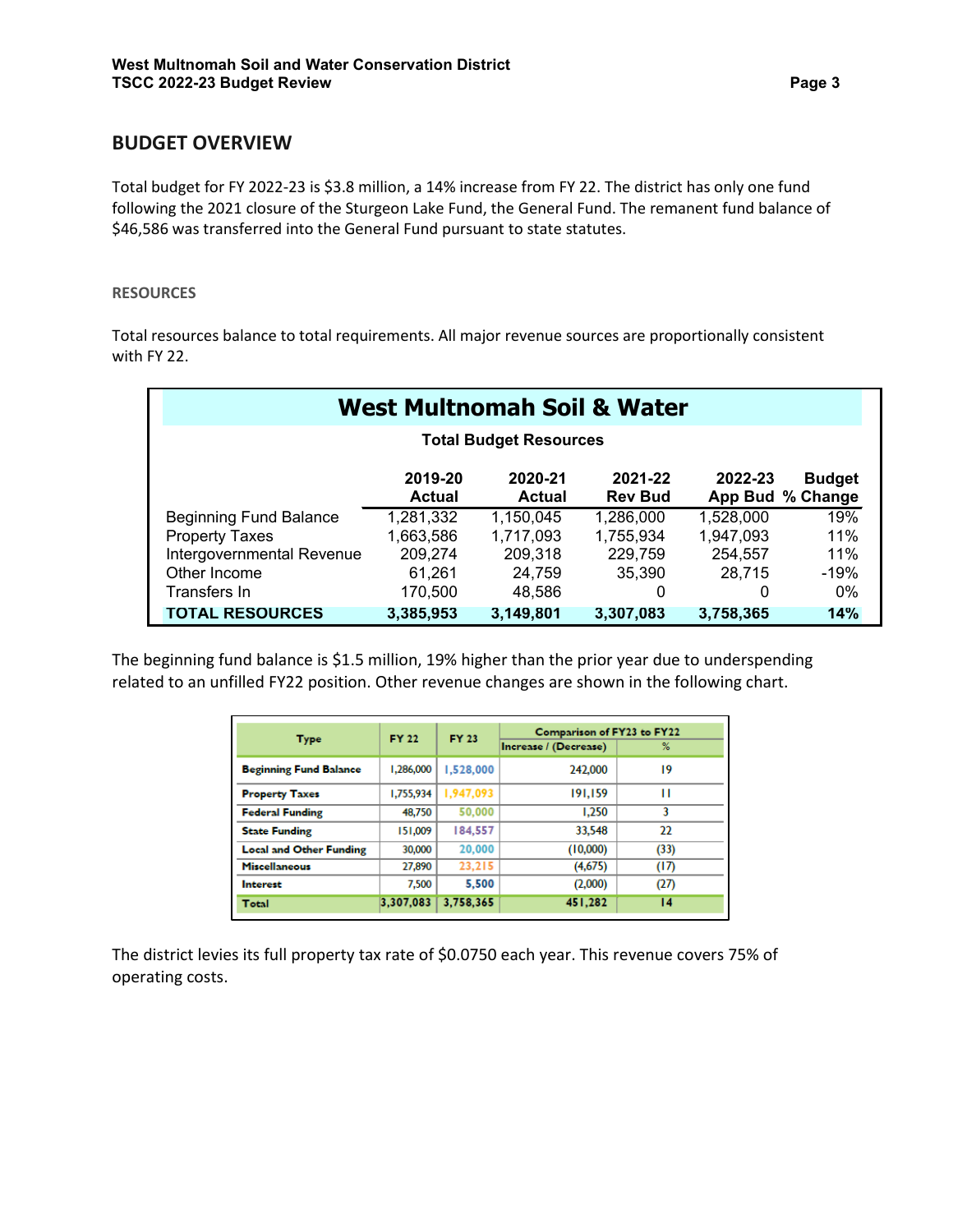#### **REQUIREMENTS**

|                            | <b>West Multnomah Soil &amp; Water</b>      |                   |                           |                    |                           |
|----------------------------|---------------------------------------------|-------------------|---------------------------|--------------------|---------------------------|
|                            | <b>Total Budget Requirements by Object:</b> |                   |                           |                    |                           |
|                            | 2019-20<br>Actual                           | 2020-21<br>Actual | 2021-22<br><b>Rev Bud</b> | 2022-23<br>App Bud | <b>Budget</b><br>% Change |
| <b>Personnel Services</b>  | 1.269.916                                   | 1.278.300         | 1.443.268                 | 1.634.504          | 13%                       |
| Materials & Services       | 787.444                                     | 538.027           | 797.304                   | 924.951            | 16%                       |
| Capital Outlay             | 8.048                                       | 1.235             | 18.650                    | 40.000             | 114%                      |
| <b>Fund Transfers</b>      | 170.500                                     | 48.586            | 0                         | O                  | 0%                        |
| Contingencies              | 0                                           | 0                 | 50.000                    | 50.000             | 0%                        |
| <b>Ending Fund Balance</b> | 1.150.045                                   | 1.283.653         | 997.861                   | 1.108.910          | 11%                       |
| <b>TOTAL REQUIREMENTS</b>  | 3,385,953                                   | 3,149,801         | 3,307,083                 | 3,758,365          | 14%                       |

The total budget is \$3.8 million, an increase of \$450,000 (14%).

**Personnel Services** costs are increasing by \$191,237 (13%) in the FY 23 budget due to cost of living adjustments, benefits cost increases, and a net increase of 0.5 FTE. Total staffing for FY 23 will increase to 11.3 FTE. Administrative staff account for 3.7 FTE and Conservation staff account for 7.6 FTE.

**Materials and Services** costs are budgeted at \$924,951, \$127,645 (16%) higher than the current year. The district is planning to move to new offices in FY 23 and the majority of the increase reflects the cost of that move, including rental overlap of three months.

As an aside, TSCC staff will sorely miss our frequent visits to the district's offices in the old Montgomery Ward (now "Montgomery Park") warehouse in the NW industrial area. The visits always bring back memories of mid-century visits to pick up Montgomery Ward purchases.

The FY 23 capital outlay budget is \$40,000 and includes \$30,000 for a new boat for aquatic weed surveying and \$10,000 for Sturgeon Lake restoration project capital needs.

The district's **Ending Fund Balance** is consistent with prior years. The majority (\$877,500) is set aside for funding district operations in the first four months of the new fiscal year before the property tax payments arrive in November. This avoids the need to borrow money and pay interest costs for that period.

# **DEBT STATUS**

The district has no debt.

# **BUDGET/STRATEGIC PLAN ALIGNMENT**

The district has an extensive strategic plan and performance objectives. The plan and the performance measures have been in place for six years. The chart on the follow page shows the performance over that period.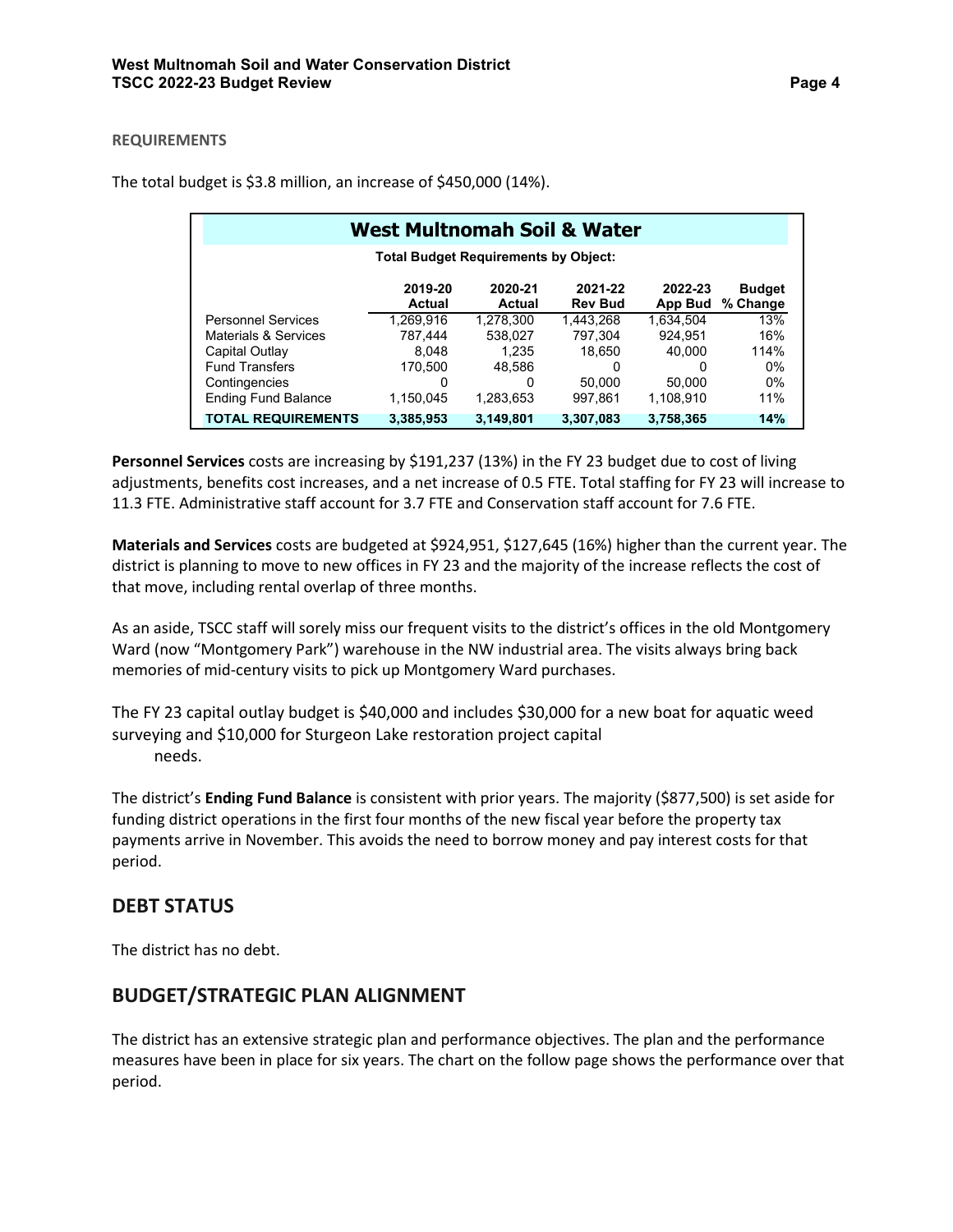| <b>Trends and Performance Measures</b>                                          |                          |                     |                     |                     |                       |                    |  |
|---------------------------------------------------------------------------------|--------------------------|---------------------|---------------------|---------------------|-----------------------|--------------------|--|
|                                                                                 | <b>FISCAL YEAR TOTAL</b> |                     |                     |                     |                       |                    |  |
| <b>Metrics</b>                                                                  | 2016-2017<br>Actual      | 2017-2018<br>Actual | 2018-2019<br>Actual | 2019-2020<br>Actual | 2020-2021<br>Actual   | 2021-2022<br>Goals |  |
| <b>Conservation Plans</b><br>Completed                                          | 39                       | 32                  | 27                  | 12                  | 12                    | 25                 |  |
| <b>Residents and Land</b><br><b>Managers Served</b>                             | 825                      | 824                 | 546                 | 605                 | 654                   | 700                |  |
| <b>Acres Treated for</b><br><b>Invasive Plants</b>                              | 129                      | 46                  | 47                  | 88                  | Data not<br>available | 100                |  |
| <b>Acres of Native</b><br><b>Habitat Enhanced</b>                               | 251                      | 257                 | 236                 | 146                 | 183                   | 250                |  |
| <b>Acres of Cropland</b><br>Improved through<br>Soil Health<br><b>Practices</b> | 38                       | 25                  | 47                  | 47                  | 34                    | 50                 |  |
| <b>Native Plants</b><br><b>Installed</b>                                        | 55,623                   | 30,985              | 69,926              | 43, 123             | 18,964                | 60,000             |  |
| <b>Linear Feet of</b><br><b>Streams/Banks</b><br><b>Enhanced</b>                | 46,090                   | 36,254              | 30,826              | 31,311              | 25,882                | 30,000             |  |
| People Served at<br><b>Outreach Events</b>                                      | 1,237                    | 2,570               | 1,915               | 1,682               | 660                   | 2,000              |  |

#### **HIGHLIGHTS**

- The total budget is \$3.8 million, an increase of \$450,000 (14%).
- The district has only one fund following the 2021 closure of the Sturgeon Lake Fund.
- The district has budgeted for a move to new rental office space in FY 23.

# **BUDGET PROCESS & COMPLIANCE**

| Yes | Νo | <b>Compliance Issue</b>                                                          |
|-----|----|----------------------------------------------------------------------------------|
|     |    | Did District meet publication requirements?                                      |
|     |    | Do resources equal requirements in every fund?                                   |
| n/a |    | Does the G.O. Debt Service Fund show only principal and interest payments?<br>3. |
|     |    | Are contingencies shown only in operating funds?<br>4.                           |
|     |    | Did budget committee approve the budget?<br>-5.                                  |
|     |    | Did budget committee set the levy?<br>6.                                         |
|     |    | Does audit show the district was in compliance with budget law?                  |

#### **LOCAL BUDGET LAW COMPLIANCE**

The 2022-2023 Budget is in substantial compliance with local budget law. Estimates were judged to be reasonable for the purpose shown. The audit report for FY 2020-21 notes no exceptions.

#### **CERTIFICATION LETTER RECOMMENDATIONS & OBJECTIONS**

TSCC staff did not find any deficiencies in the District's FY 2022-23 budget or budget process and will recommend the Certification Letter contain no recommendations or objections.